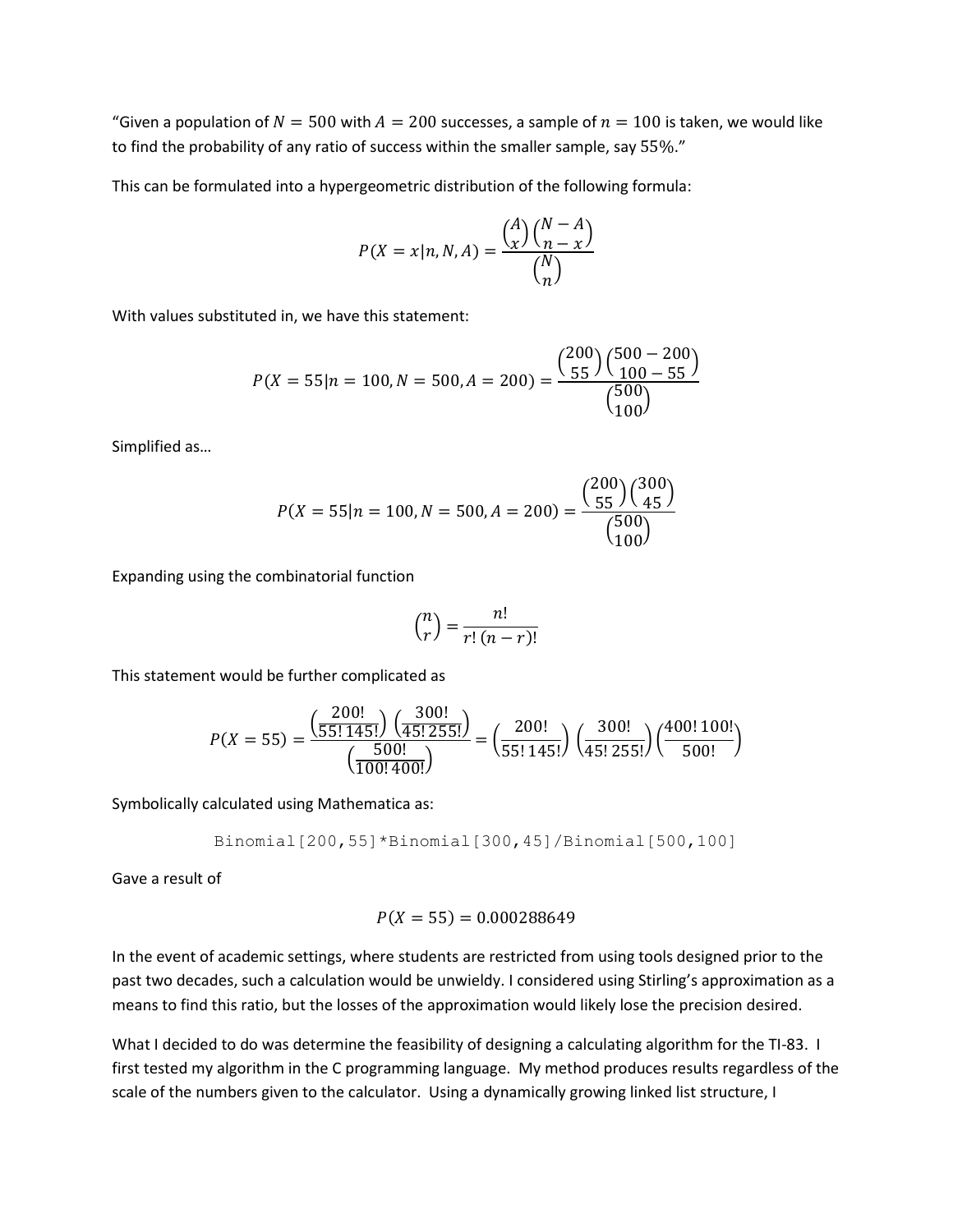designed a symbolic mathematics engine for reducing the ratio down to two very large relatively prime numbers. By minimizing the number of floating point operations, the floating point error is minimized, ensuring accurate results.

This provides accurate results, even for large population values. As designed, the final multiplications are only moderately optimized for minimizing floating point operations. For another 3 hours of effort, I could create a scheme for grouping the remaining prime terms into a linked-list of unsigned, longinteger data types by performing lossless integer multiplication up to the level where the architecture of the CPU is at it's limits. At this point, the long integers would by multiplied in a floating point arithmetic using the fewest possible operations in order to preserve as many digits of precision as possible.

The execution of this program finds the result in  $O(n^2)$  time.

For the given problem,

 $N = 500$   $A = 200$   $n = 100$   $x = 55$ 

The program returned:

Result is 2.8864853352e-04

in 0.009 seconds.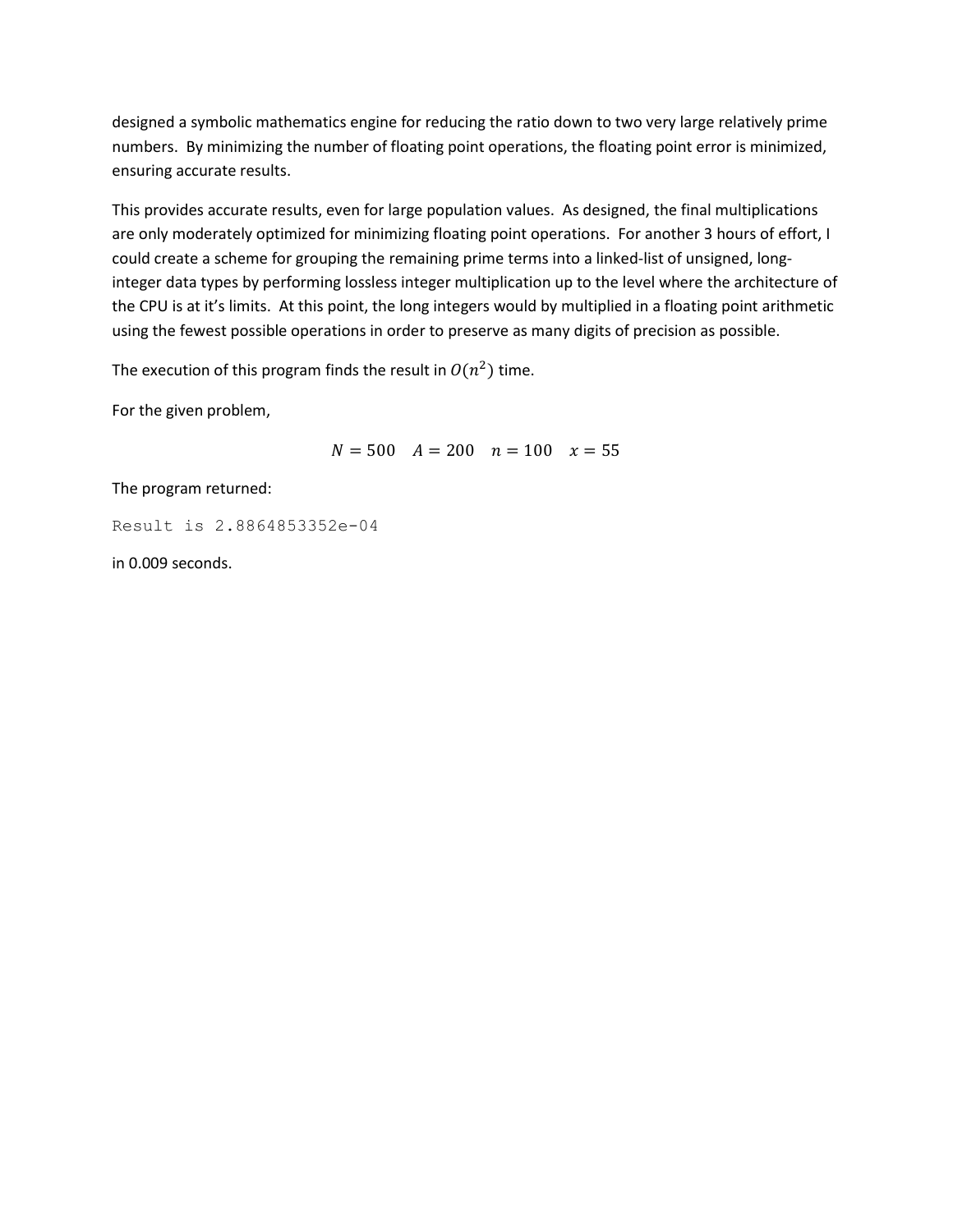```
// This code symbolically calculates a Hypergeometric Probability with
// arbitrary population size
//
// P(X=x|n,N,A)=Binomial(A,x)*Binomial(N-A,n-x)/Binomial(N,n)
//
// For public domain, by Timothy D. Legg
//There parameters defined here 
#define N 500
#define A 200
#define n 100
#define x 55
//state that "From a population of N events, there are A known successes.
//from a sample of n items, what is the probability of x successes?"
//Method: These numbers are used to generate integers in arrays if the
// numerator and denominator. Normally, these numbers are factorials
// that are multiplied and then divided, but that may overflow the
// capabilities of the hardware. Instead, the factorials are prime
// expanded into a linked list for each the numerator and denominator.
// As a next step, terms are cancelled from each and remaining terms
// then multiplied and divided.
#define SHOWCHAINS 0
#define SHOWFINALCHAINS 0
#include<stdio.h>
#include<stdlib.h>
struct node
      {
           int val;
           struct node *prev;
           struct node *next;
      };
//Expands number into a linked list of prime factors
//Warning: last element in linked list is value 1.
void expand(int a, struct node **end)
{
      int c=2;
      struct node *temp;
      while (c \le a){
            //This case, a prime factor is found
           if(ac==0)
            {
                 a=a/c;
                  (*end) ->val = c;
                  (*end)->next = malloc( sizeof(struct node) );
                 temp = (*end);
                  (*end) = (*end)->next;
                  (*end)->prev=temp;
            }
```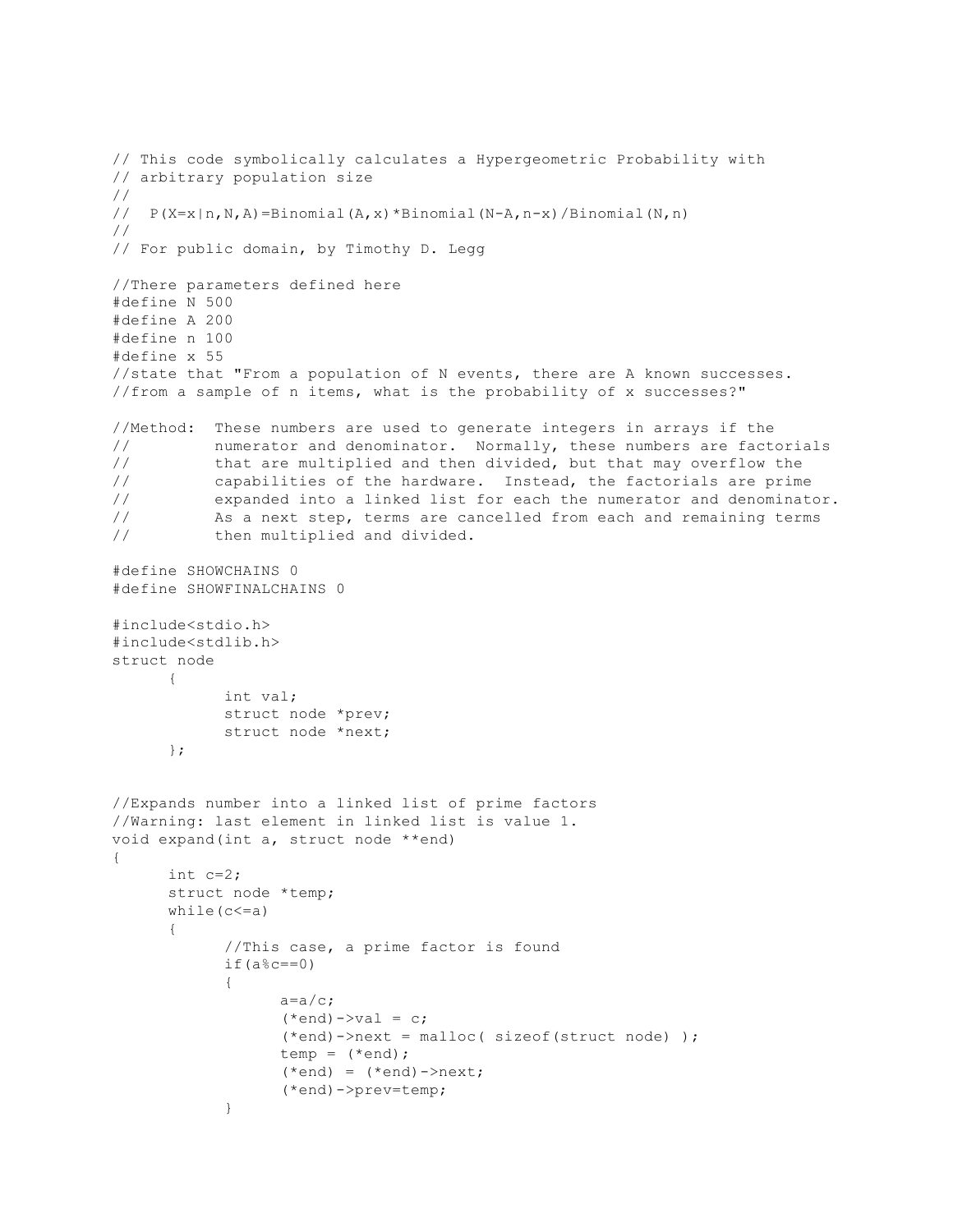```
//This case, no prime factor is found
            if(ac!=0)
            {
                  c++;}
      }
      (*end) ->val=1;
      return;
}
void liminate(struct node **kablooie)
{
      struct node *previous;
      struct node *nextone;
      if( ((*kablooie)->prev==NULL) && ((*kablooie)->next==NULL) )
      {
            (*kablooie)->val=1;
            printf("Warning: Something cancelled out to unity.\n");
            return;
      }
      if((*kablooie)->prev==NULL)
      {
            nextone = (*kablooie)->next;
            nextone->prev=NULL;
            free(*kablooie);
            (*kablooie)=nextone;
            return;
      }
      if((*kablooie)->next==NULL)
      {
            previous = (*kablooie)->prev;
            previous->next=NULL;
            free(*kablooie);
            (*kablooie)=previous;
            return;
      }
      previous = (*kablooie)->prev;
      nextone = (*kablooie)->next;
      previous->next = (*kablooie)->next;
      nextone->prev = (*kablooie)->prev;
      free(*kablooie);
      (*kablooie)=previous;
      return;
}
void main()
{
      int i,j;
      int tops[4] = \{A, N-A, n, N-n\};
      int bottoms [5]=\{x,A-x,n-x,N-A-n+x,N\};
      struct node *numerator, *denominator, *traveler, *wanderer;
      double result;
      //
      //Create Numerator Chain
      //
      numerator = (struct node *) malloc( sizeof(struct node));
```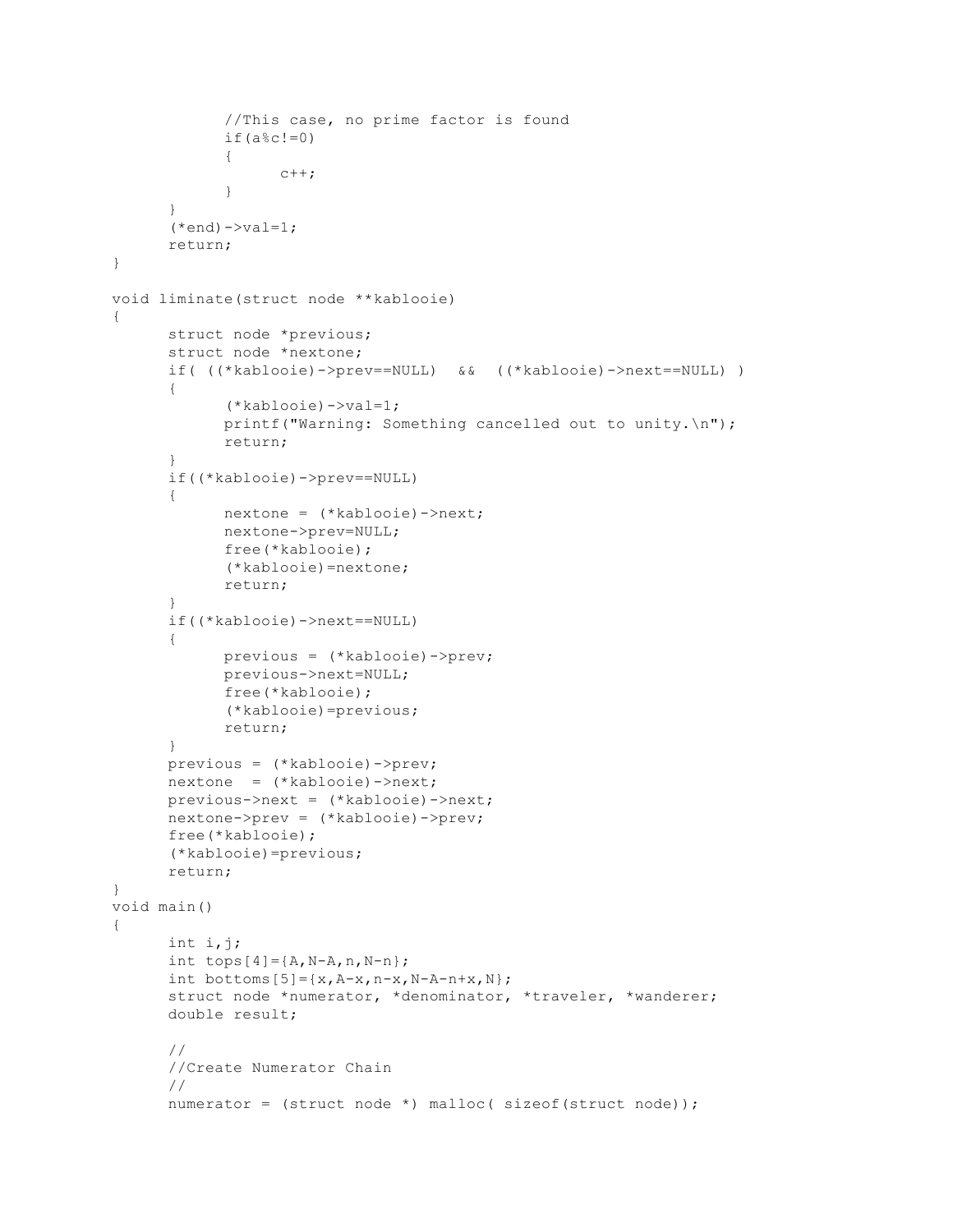```
numerator->prev=NULL;
     //I want to keep a copy of the start address, leaving it unchanged
     traveler=numerator;
     //expand that number into prime factors
     for(j=0; j<4; j++){
            //printf("Array numerator val %d\n", tops[j]);
           for(i = tops[j]; i > 1; i --){
                  expand(i,&traveler);
            }
     }
     traveler->next = NULL;
     //
     //Numerator Chain Complete
     //
     //print the chain
     if(SHOWCHAINS)
     {
           traveler=numerator;
           printf("Printing the numerator chain\n");
           printf("Factors are");
           while(traveler->next!=NULL)
            {
                  //numerator=numerator->next;
                 printf(" %d ", traveler->val);
                  traveler=traveler->next;
            }
           printf(''\n'');
     }
        //
        //Create Denominator Chain
        //
        denominator = (struct node *) malloc( sizeof(struct node));
     denominator->prev=NULL;
        //I want to keep a copy of the start address, leaving it unchanged
        traveler=denominator;
        //expand that number into prime factors
       for(j=0; j<5; j++) {
                //printf("Array denominator val %d\n", bottoms[j]);
               for(i=bottoms[j];i>1;i--)
 {
                         expand(i,&traveler);
 }
 }
        traveler->next = NULL;
        //
        //Denominator Chain Complete
        //
        //print the chain
        if(SHOWCHAINS)
```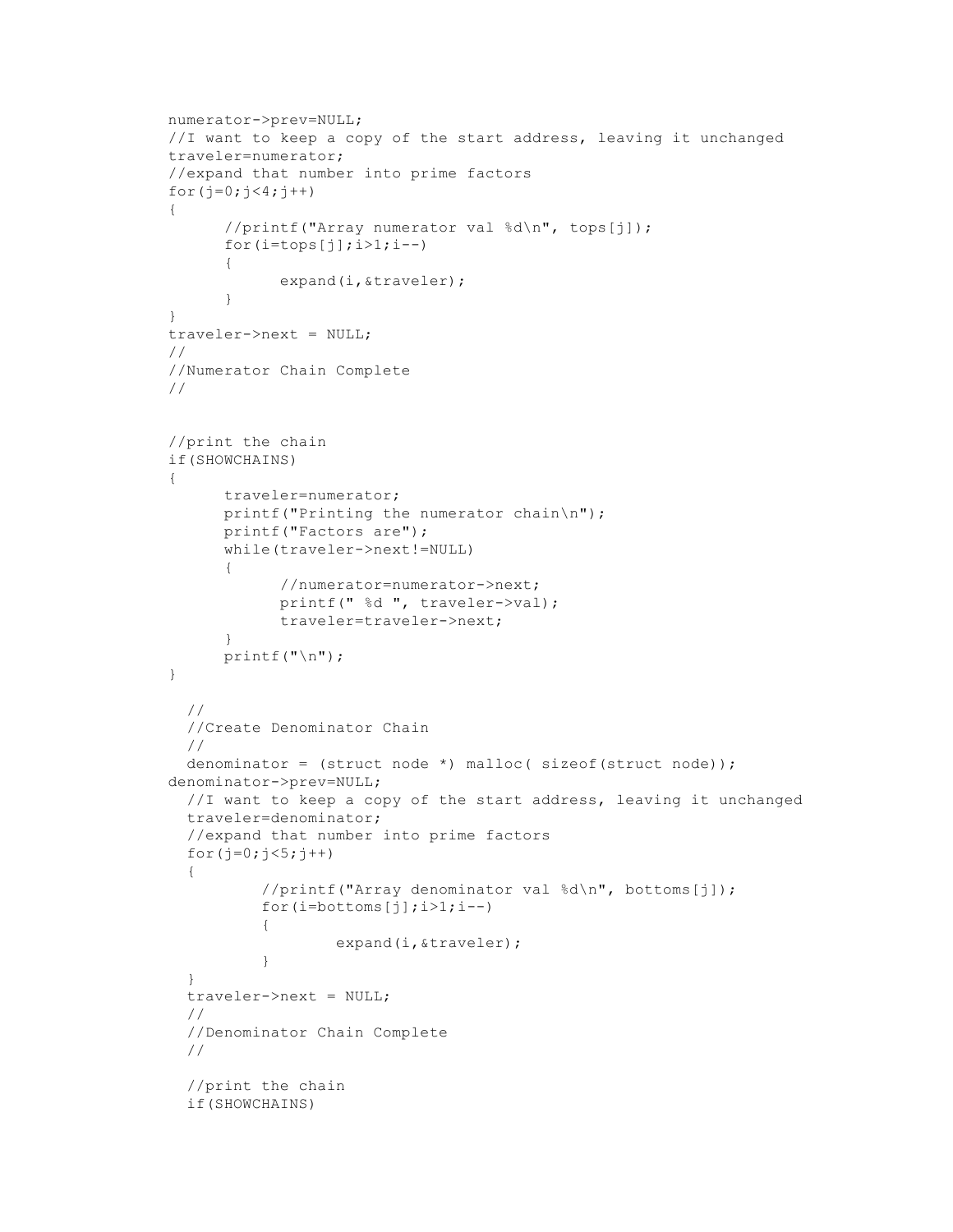```
{
           traveler=denominator;
           printf("Printing the denominator chain\n");
              printf("Factors are");
            while(traveler->next!=NULL)
              {
                   printf(" %d ", traveler->val);
                      traveler=traveler->next;
       }
             printf("\n");
     }
     //Cancellation of terms
     traveler=numerator;
     wanderer=denominator;
     while(wanderer->next!=NULL)
      {
           while(traveler->next!=NULL)
            {
                  if(traveler->val==wanderer->val)
                  {
                        liminate(&traveler);
                        liminate(&wanderer);
                        if(traveler->prev==NULL)
                        {
                              numerator=traveler;
                        }
                        else
                        {
                              traveler=numerator;
                        }
                        if(wanderer->prev==NULL)
                        {
                              denominator=wanderer;
                        }
                  }
                  else
                  {
                        traveler=traveler->next;
                  }
            }
           wanderer=wanderer->next;
           traveler=numerator;
     }
      //print simplified numerator chain
         //print the chain
        if(SHOWFINALCHAINS)
 {
            traveler=numerator;
                 printf("Printing the simplified numerator chain\n");
                 printf("Factors are\n");
                 while(traveler->next!=NULL)
 {
                         //numerator=numerator->next;
                         printf("%d*", traveler->val);
```